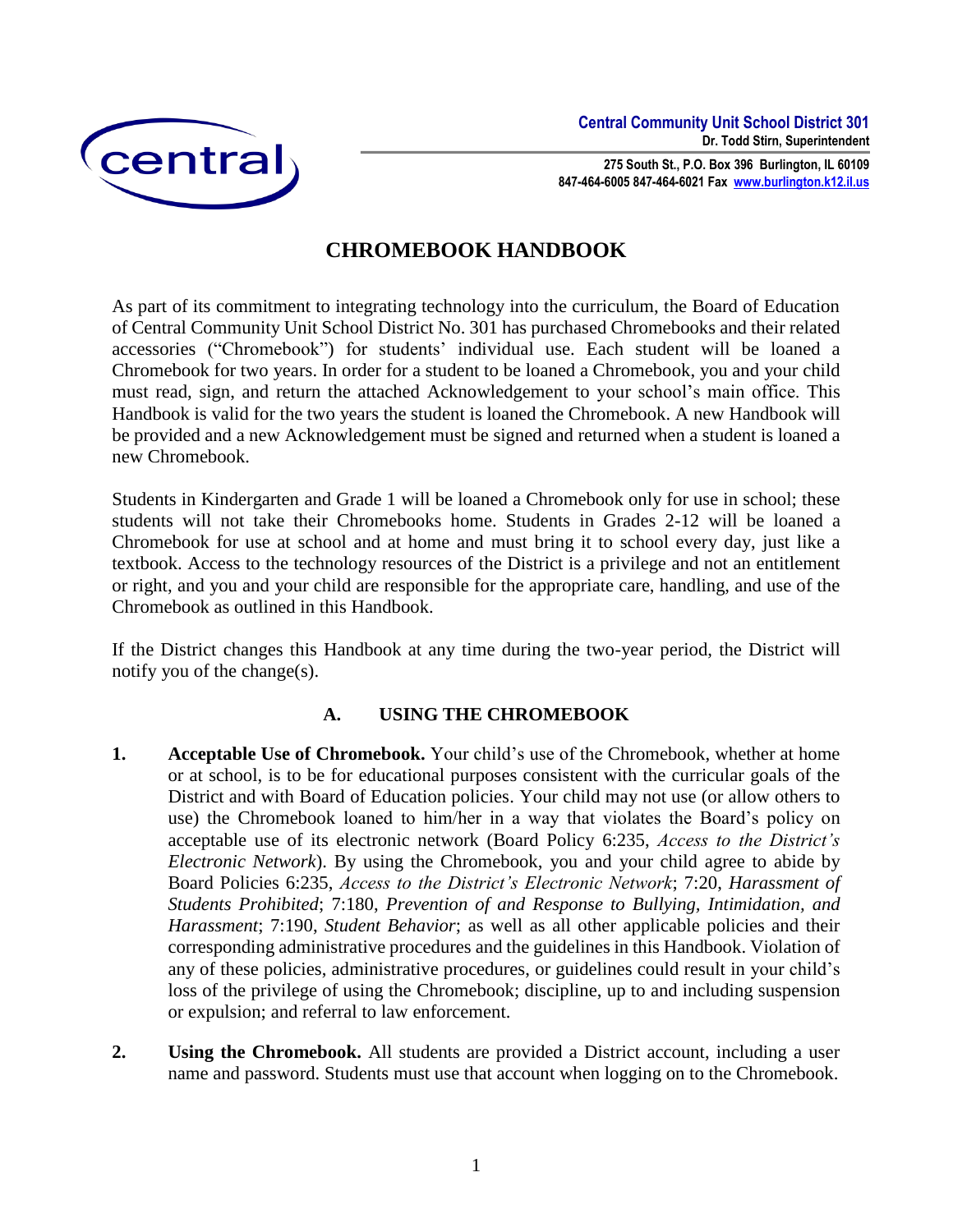- **a. Using the Chromebook at School.** Unless otherwise instructed, the Chromebook is intended for use at school every day. If your child is permitted to use the Chromebook at home, he/she is responsible for bringing it to school every day, fully charged. The District is not responsible for providing your child a loaner Chromebook in the event he/she forgets the Chromebook.
- **b. Using the Chromebook Outside the District.** In the event your child uses the Chromebook at home or elsewhere outside the District, he/she is bound by the same policies, procedures, and guidelines as at school.
	- **i. Parent Responsibility for Supervision Outside the District.** The District's filters will run on your child's Chromebook outside of school. However, the District is not responsible for supervising students' use of the Chromebook and Internet activity outside of school. While your child is using the Chromebook assigned to him/her outside of school, you agree to be solely responsible for supervising the use of the device, including Internet access. You may choose to limit such use.
	- **ii. Technical Support Outside the District.** The District cannot guarantee the Chromebook will function outside the District at the same level as inside the District. Configuration of any home network connection is your responsibility and not the responsibility of the District. Any configuration applied to the Chromebook that impairs its performance in school may be removed by District staff.
- **3. Email Accounts.** All students are issued a District email address through Google's Gmail service. These accounts will have restricted access as determined by the District. Students in Kindergarten through Grade 7 will only be able to send emails to and receive emails from District staff and students. Students in Grades 8-12 will be able to send emails to and receive emails from District staff, students, and approved domains.

Every email sent and received from a District email account, whether at home or school, goes through filtering software. The District makes every effort to block content that may be obscene, pornographic, or otherwise harmful or inappropriate in the school setting. However, the District cannot guarantee that every objectionable material will be filtered, so if your child receives an inappropriate email, your child should report it immediately to an adult and forward it to the district technology department.

**4. Accessories.** The District will provide a mandatory carrying case necessary for use of the Chromebook. The decision whether to purchase additional accessories (such as a wireless mouse, extra charger, keyboard, stylus, etc.) for the device rests with you and your child. As with any personal property brought to school, the District reserves the right to disallow the use of any accessory and is not responsible for any loss or damage to personal property. In addition, the District cannot and does not guarantee that an accessory purchased at one point in time will be compatible with devices provided in the future.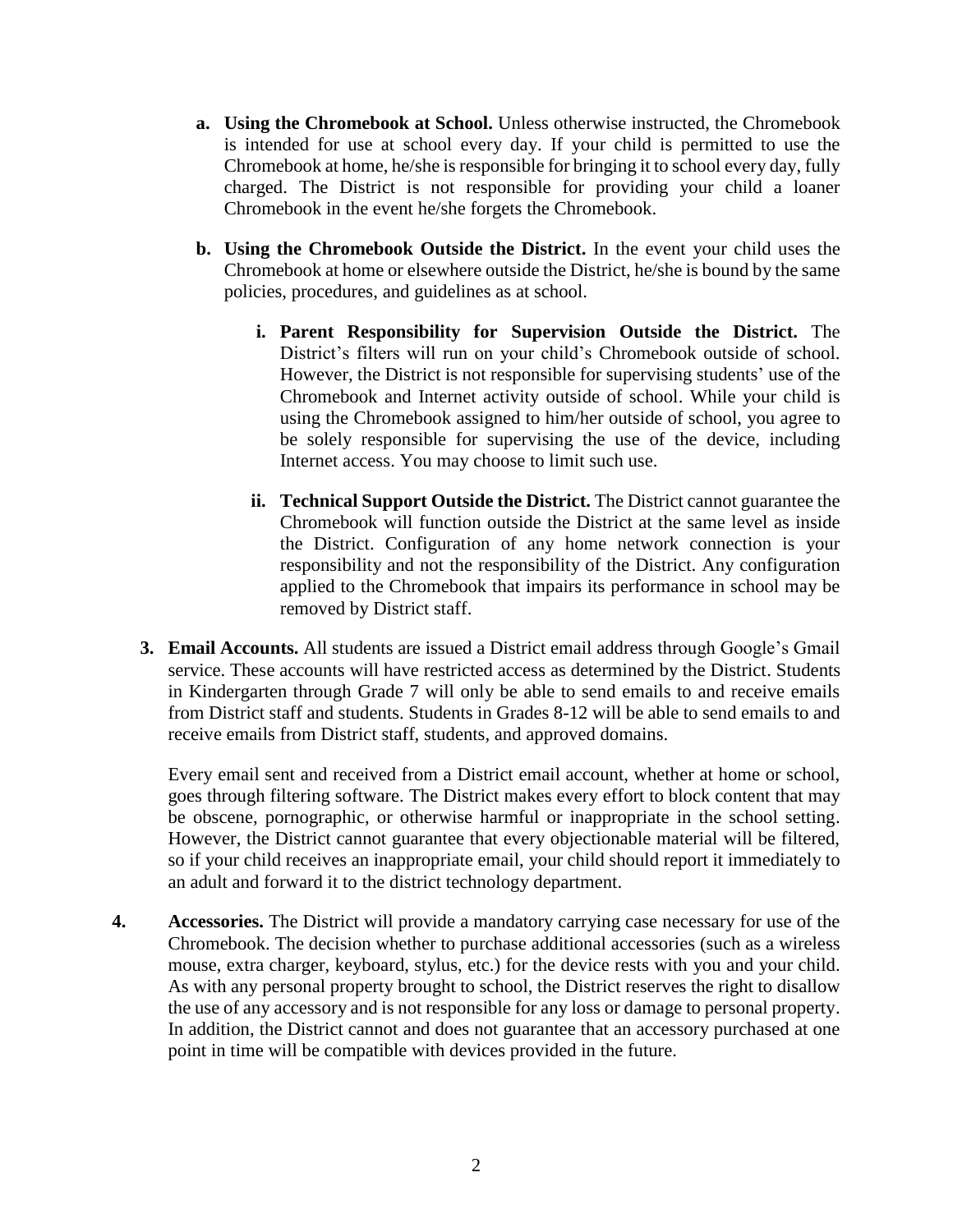- **5. Caring for the Chromebook.** The Chromebook assigned to your child remains the property of the District and must be maintained appropriately. In addition to the manufacturer's instructions included with the Chromebook, if any, your child must care for the Chromebook as follows:
	- **a.** Only use a clean, soft cloth to clean the device's screen; don't use cleansers of any type.
	- **b.** Insert and remove cords and cables carefully to prevent damage to connectors.
	- **c.** Do not write or draw on, apply stickers or labels to, or otherwise mark up or deface the Chromebook. You may personalize the Chromebook by setting the wallpaper or background, but only with appropriate images.
	- **d.** Handle the device carefully. Screens can crack not only when dropped, but also when twisted or subjected to pressure from stepping or leaning on them. Don't stack other objects (books, binders, etc.) on top of the Chromebook.
	- **e.** Don't leave the Chromebook in places of extreme temperature, humidity, or limited ventilation (e.g., in a car) for an extended period of time.
	- **f.** Keep food and beverages away from the Chromebook.
	- **g.** Make sure the Chromebook is secure when it is out of your child's sight. Don't leave it in an unlocked locker, a desk, or other location where someone might take it.
	- **h.** Your child was provided a protective carrying case with the Chromebook; use it.
	- **i.** Your child's Chromebook will have a District-provided asset tag to identify it. This number also might be marked on the case your child was provided. Write this number down so you can identify the Chromebook.

### **B. RESPONSIBILITIES OF STUDENTS AND PARENTS**

- **1. Technology Fee.** In order for your student to be loaned a Chromebook consistent with the Handbook, you must pay a technology fee of \$50 each school year.
- **2. Parents' Responsibility for Child's Compliance.** You agree to monitor and supervise your child's use of the Chromebook outside of school and to make every effort to ensure your child's compliance with the obligations and responsibilities described in this Handbook and in all applicable Board Policies related to their use of the Chromebook.
- **3. Returning of the Chromebook.** The Chromebook is the property of the District for the full two-year period the Chromebook is loaned to the student.
	- **a.** For students in Kindergarten through Grade 1, unless instructed otherwise, Chromebooks and any related accessories must be returned to the District by the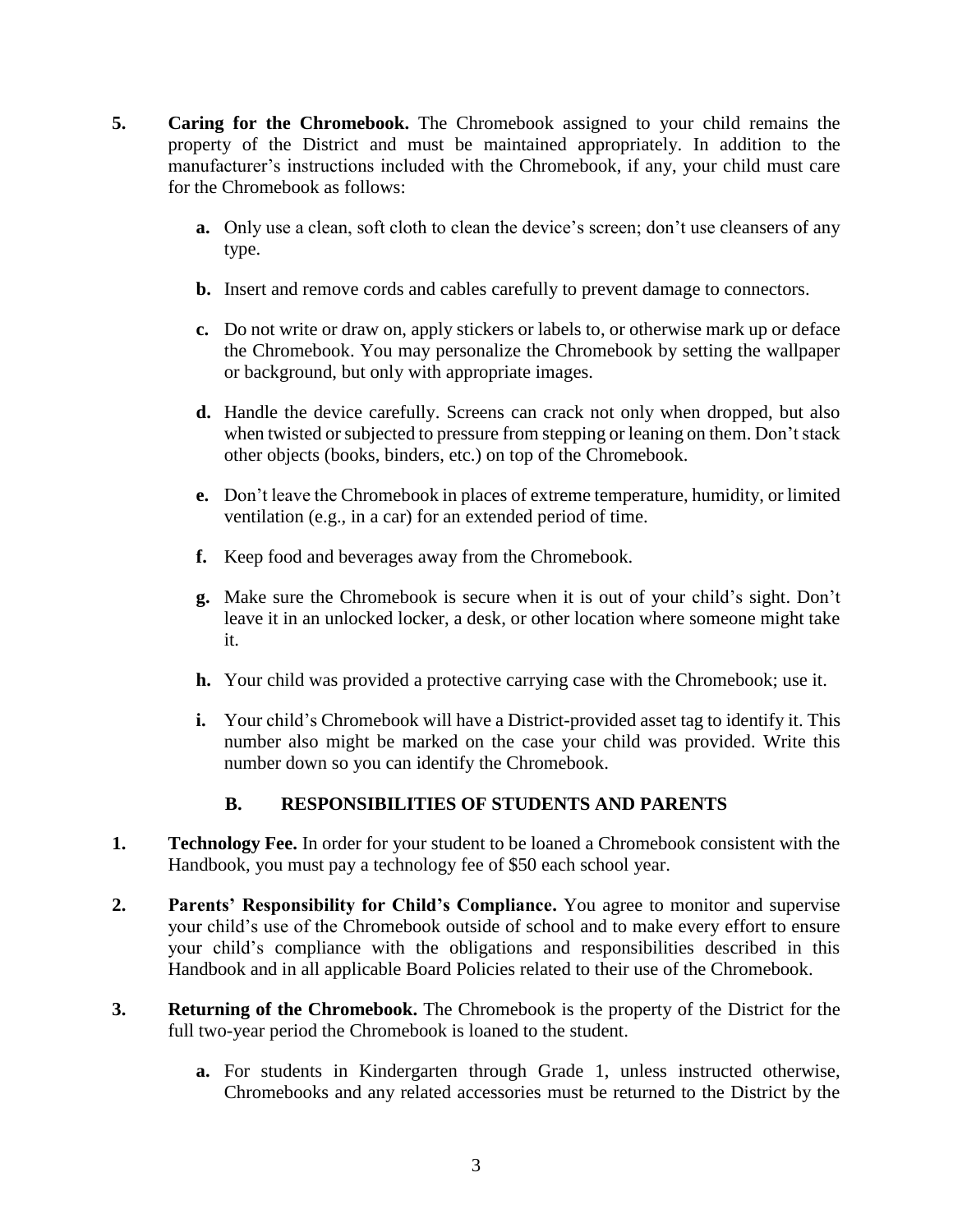last day of the current school year, unless it is the end of the two-year period for the Chromebook, as set forth below.

- **b.** For students in Grades 2-11, unless instructed otherwise, Chromebooks and any related accessories may be taken home over the summer. However, the rules outlined in this Handbook remain in effect during the summer.
- **c.** If, at the end of the two-year Chromebook loan period, your child's technology fee has been paid in full for those two years, you will own your child's Chromebook. The District's technical support staff will reset the Chromebook to factory settings, and all District filters and software will be removed.
- **d.** If your child withdraws from the District or your child graduates from Grade 12 during the two-year Chromebook loan period, you must return the Chromebook and any related accessories before your child's last day of attendance. The Chromebook and accessories must be returned in operable condition, with all parts intact. Alternatively, you may purchase the Chromebook by paying the remainder of the technology fee due for the two-year period. If you purchase the Chromebook, the District's technical support staff will reset the Chromebook to factory settings, and all District filters and software will be removed. If your child fails to return the Chromebook and any related accessories or you do not purchase it, the District may, in addition to seeking reimbursement from you, file a report with local law enforcement.

#### **C. CHROMEBOOK DATA AND SOFTWARE**

- **1. Managing Your Files and Saving Your Work.** Work done on a Chromebook is typically saved to Internet-based storage space (i.e., the "cloud"). It is your child's responsibility to make sure his/her work is not lost due to a failure or loss of the Chromebook.
- **2. Personal Content on the Chromebook.** Your child should be aware that any content (including, but not limited to, documents, music or audio files, and photographs) stored on the Chromebook potentially could be subject to access by third parties pursuant to law or subject to discovery in a legal proceeding. In addition, personal content may be deleted in the course of routine maintenance and/or troubleshooting. It is your child's responsibility to back up all personal content stored on the Chromebook, if any.
- **3. Chromebook Data as District Records.** Data saved to the Chromebook or to the cloud via the Chromebook are not maintained by the District as public records or as student records. In the event data stored on a Chromebook or stored in the cloud via a Chromebook needs to be maintained by the District for any reason, the District will take affirmative steps to preserve it.
- **4. District-Required Software.** The District will provide any software/apps required to use the Chromebook for school purposes. This software may not be removed. The District may update, add, or remove software at any time for any reason, without prior notice.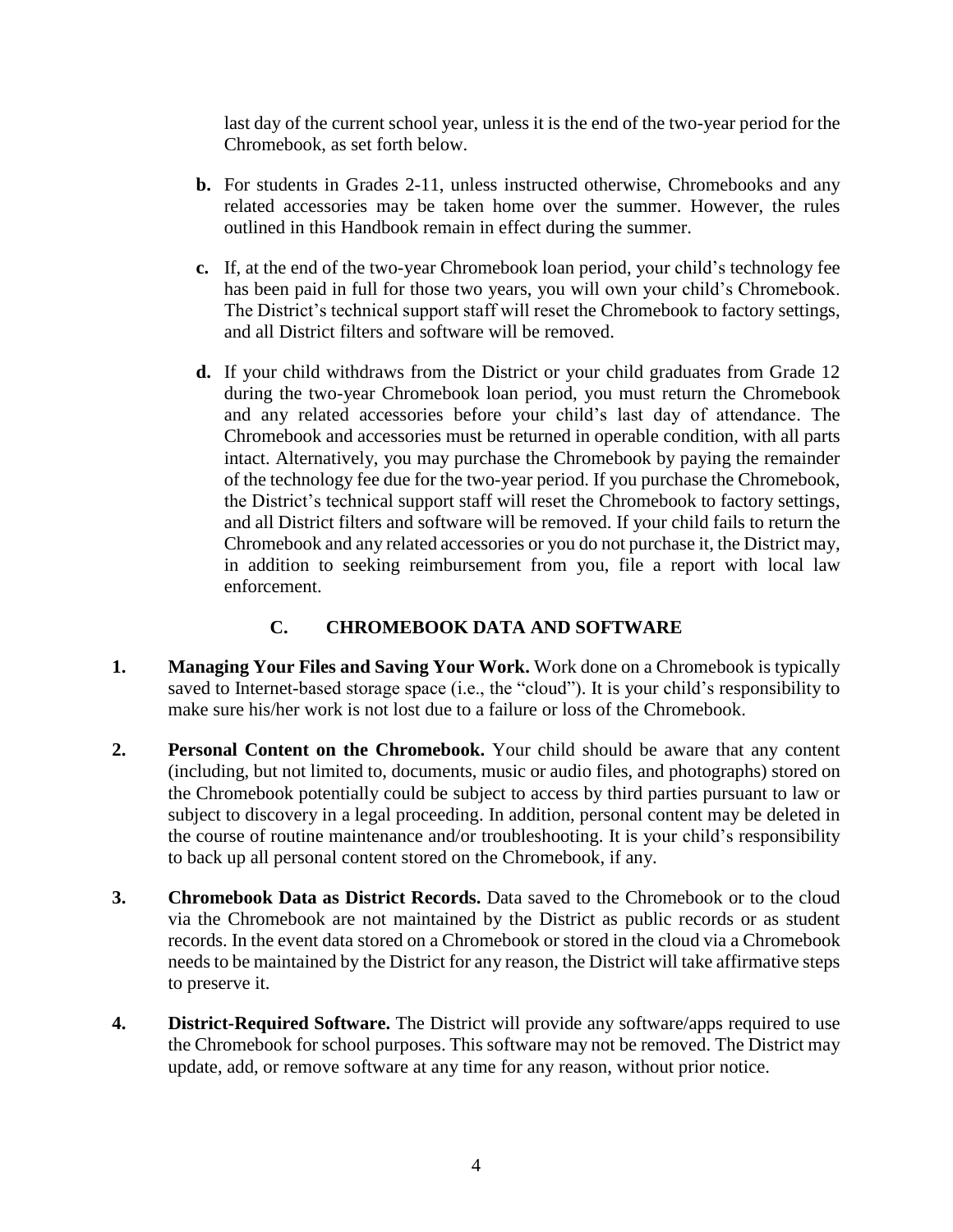- **5. Prohibited "Jailbreaking."** "Jailbreaking" is the act of replacing the manufacturer's operating system with custom software, allowing the user to circumvent the manufacturer's security and licensing restrictions. The act of jailbreaking or otherwise disrupting the configuration of the Chromebook voids the manufacturer's warranty and is a violation of this Handbook. Removal of any District-installed configuration is prohibited and will be considered a violation of this Handbook.
- **6. Personal Software.** Your child is not permitted to install additional software or apps on the Chromebook.
- **7. Compliance with Copyrights.** In using the Chromebook, your child must follow the Board Policy 5:170, *Copyright*, governing use of copyrighted material and applicable copyright law.
- **8. No Expectation of Privacy.** There is no expectation of privacy for any communication made using the Chromebook or for any content created, accessed, or stored on the Chromebook. The District reserves the right to inspect the Chromebook and its contents at any time and for any reason.

#### **D. REPAIR OF, LOSS OF, OR DAMAGE TO CHROMEBOOK**

#### **1. Technical Support & Chromebook Loaners.**

- **a.** During the school year, if your child's Chromebook is not functioning properly, students in Kindergarten through Grade 5 should alert his/her teacher, and students in Grades 6-12 should bring the Chromebook to the LMC. If necessary, a technical support employee of the District will assess the Chromebook and attempt to correct any problems with it. In all grades, students will be issued a loaner device, if available, while this student's Chromebook is being repaired. The loaner Chromebook should be treated the same as the student's device as set forth in this Handbook.
- **b.** During the summer, if your child's Chromebook is not functioning properly, the District will provide technical support at specified times and District buildings. This information will be available on the District's website or may be obtained by contacting the District office.
- **2. Loss of or Damage to Chromebook.** If your child's Chromebook is lost or damaged, you or your child must report it immediately to your school's main office. If you believe your child's Chromebook requires repair, you must notify the designated technical support person in your child's school. You and your child are responsible for cooperating with the District in the recovery, repair, or replacement of your child's Chromebook.
- **3. Responsibility for Lost or Damaged Chromebook.** In the event your child's Chromebook is lost or damaged, you will be responsible for replacement or repairs as follows: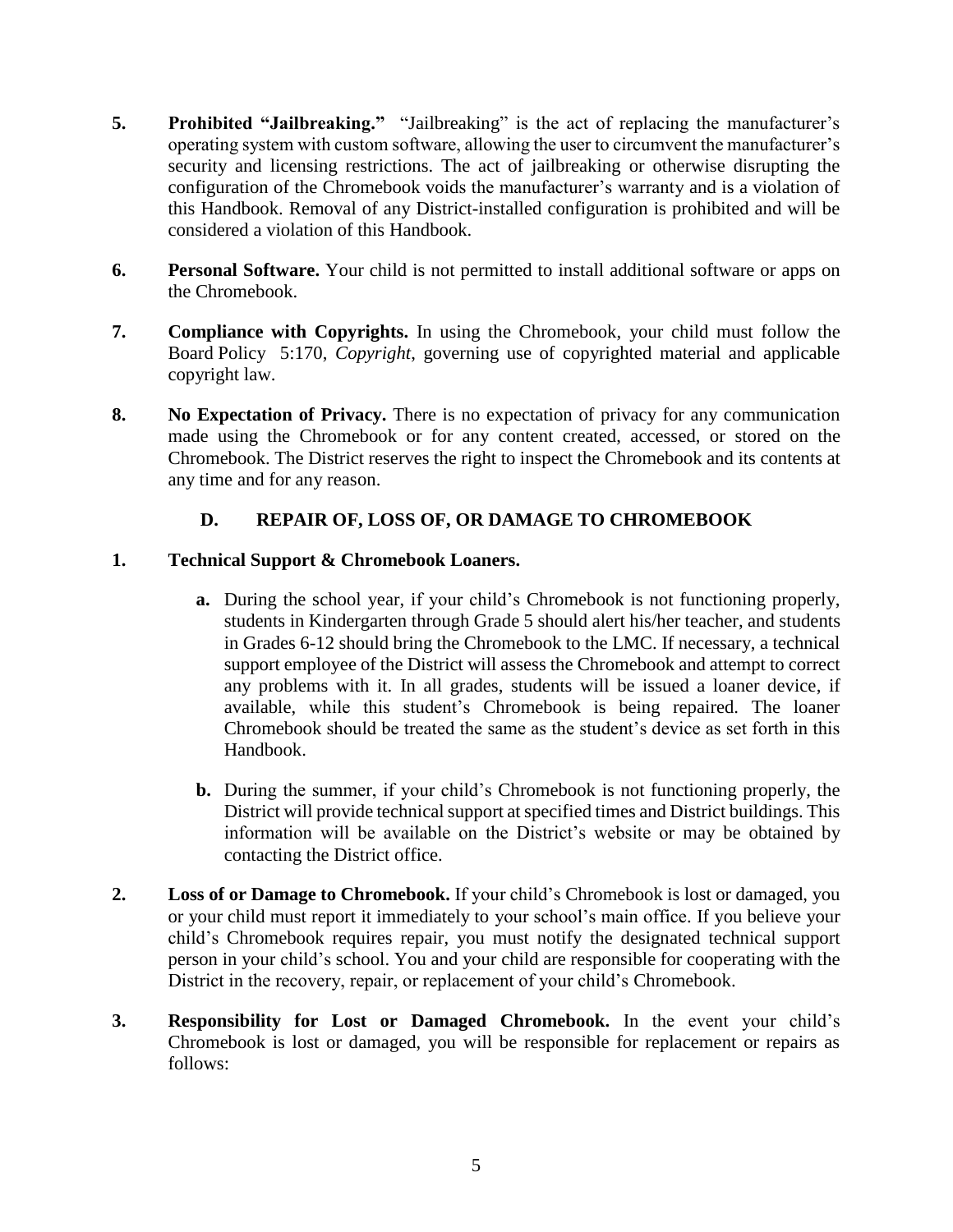- **a.** If the District determines that the damage is the result of an equipment failure covered by a warranty, the warranty will apply with no further action required.
- **b.** If the damage is the result of a student's negligence or intentional destruction, or if the Chromebook is lost, you will be required to pay in full for the repair or replacement of the equipment.
- **4. Optional Insurance.** You may purchase additional insurance for your child's Chromebook. For students receiving a new device, information regarding purchasing the additional insurance policy will be sent home when the Chromebooks are issued to students. For all other students, you may purchase the additional insurance policy by enrolling at [www.gocare.com/central301.](http://www.gocare.com/central301) You must enter the asset tag number on your child's Chromebook.

#### **E. WAIVER AND INDEMNIFICATION**

- **1. Waiver of Chromebook-Related Claims.** By signing the "Chromebook Acknowledgement" below, you acknowledge that you and your child have read, understand, and agree to follow all guidelines and policies outlined or referenced in this Handbook and agree to be bound by this Handbook. You also agree and represent that the Chromebook (including any related accessories) was delivered in good working order and that it must be returned to the District in good working order consistent with this Handbook. **By signing this Handbook, you waive any and all claims you or your child (and each of your respective heirs, successors, and assigns) may have against Central Community Unit School District No. 301, its Board of Education, and its individual Board members, officers, employees, and agents relating to, connected with, or arising from the use of the Chromebook or this Handbook.**
- **2. Indemnification for Chromebook-Related Claims. To the fullest extent allowed by law, you agree to indemnify, defend, and hold harmless Central Community Unit School District No. 301, its Board of Education, and its individual Board members, officers, employees, and agents from any and all claims, damages, losses, causes of action, and the like relating to, connected with, or arising from the use of any District Chromebook issued to your child.**

*Please sign the Acknowledgement form on the next page and return it to*  $by$   $20$ .

391989\_4.DOCX